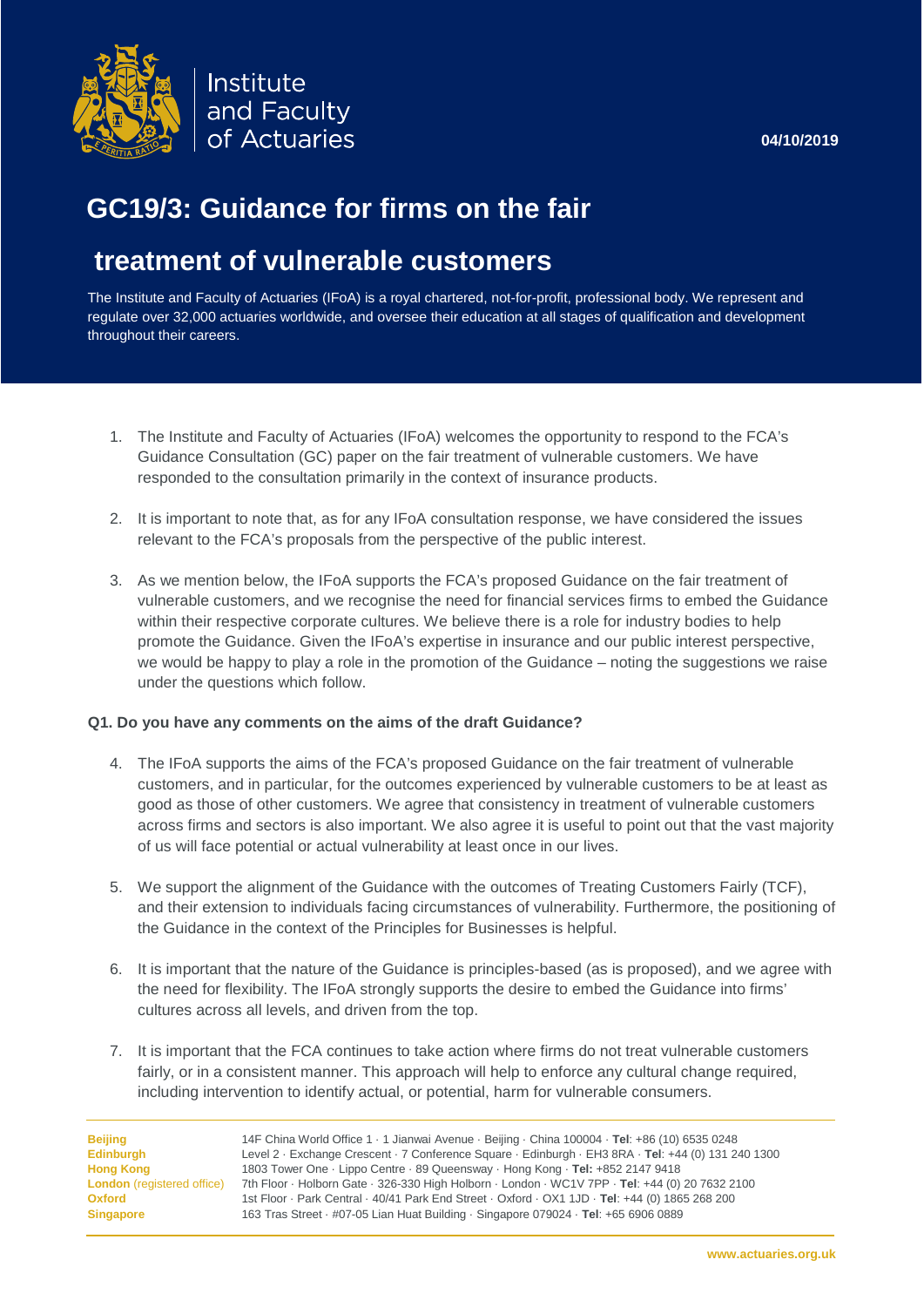- 8. Whilst we agree with the general principle that consumers should take responsibility for their choices and decisions, we also recognise that vulnerability can interfere with an individual's ability to take this responsibility, either on a temporary basis, or permanently. One challenging conundrum is whether a firm should intervene to stop a customer from taking action if it believes it is likely to be disadvantageous to the customer ; for example, disinvesting from a Lifetime ISA product early and incurring a significant penalty. Conversely, the customer in this circumstance could have an urgent need for the ISA proceeds, so such circumstances are rarely straightforward. We think it would be useful for the Guidance to address this form of 'conundrum'.
- 9. We note that by their nature, insurance products are often designed specifically to provide significant support to vulnerable customers. There are many examples such as: life insurance in the case of bereavement; health coverage in the case of sickness; financial resilience against shocks like theft of assets, a house fire, or motor vehicle accident. In addition, the wider financial services industry can, through financial advice, help people build their own financial resilience (e.g. through saving or managing debt), hence mitigating vulnerability. Therefore, the insurance and financial advice sectors can offer *significant benefits to vulnerable customers.*
- 10. It is also worth noting that the long-term nature of many insurance products often means there is a long-term relationship between the insurer and a corresponding policyholder. Over the course of such an extended relationship, a policyholder may experience vulnerability at one or more stages in their interactions with their insurer.
- 11. We note the observation in paragraph 2.19 of the main text of the GC that many stakeholders were uncertain over the FCA's 'Approach to Consumers' consultation, and were keen to have clearer guidance from the FCA. As we mention above, the IFoA supports principles-based Guidance, rather than a prescriptive checklist. In our view, firms should take a direct responsibility for their approach to TCF. This may mean firms have to adapt their culture so that employees are more readily able to recognise what is good practice, rather than following a checklist.
- 12. The Guidance relates to the fair treatment of vulnerable customers. Given that some people may be reticent at being labelled as vulnerable, some further thought should perhaps be given to how the Guidance is positioned with a firm's customers. There are also differing degrees and forms of vulnerability, including individuals who have low levels of financial literacy or individuals with cognitive decline. However, this need not detract from the aims of the Guidance to seek consistency of customer treatment.

## **Q2. Do you have any comments on the application of the Guidance or its status as non-Handbook guidance?**

- 13. The IFoA support a flexible approach, recognising that the circumstances of different customers will be different i.e. there is room for judgement/ adapting the service in the moment; this relies on the training and expertise of the employees involved.
- 14. As we mention above, whilst we agree that a prescriptive checklist is not desirable, the important nature of non-mandatory guidance must be highlighted to firms to ensure that they recognise the significance of the issues being addressed.
- 15. Our view is that the mandatory obligations under Principle 6 are a crucial component of this Guidance and therefore should be stressed as heavily as possible. Furthermore, the points made in paragraphs 18 and 19 of Annex 1 are also important, and we believe these should be prominent: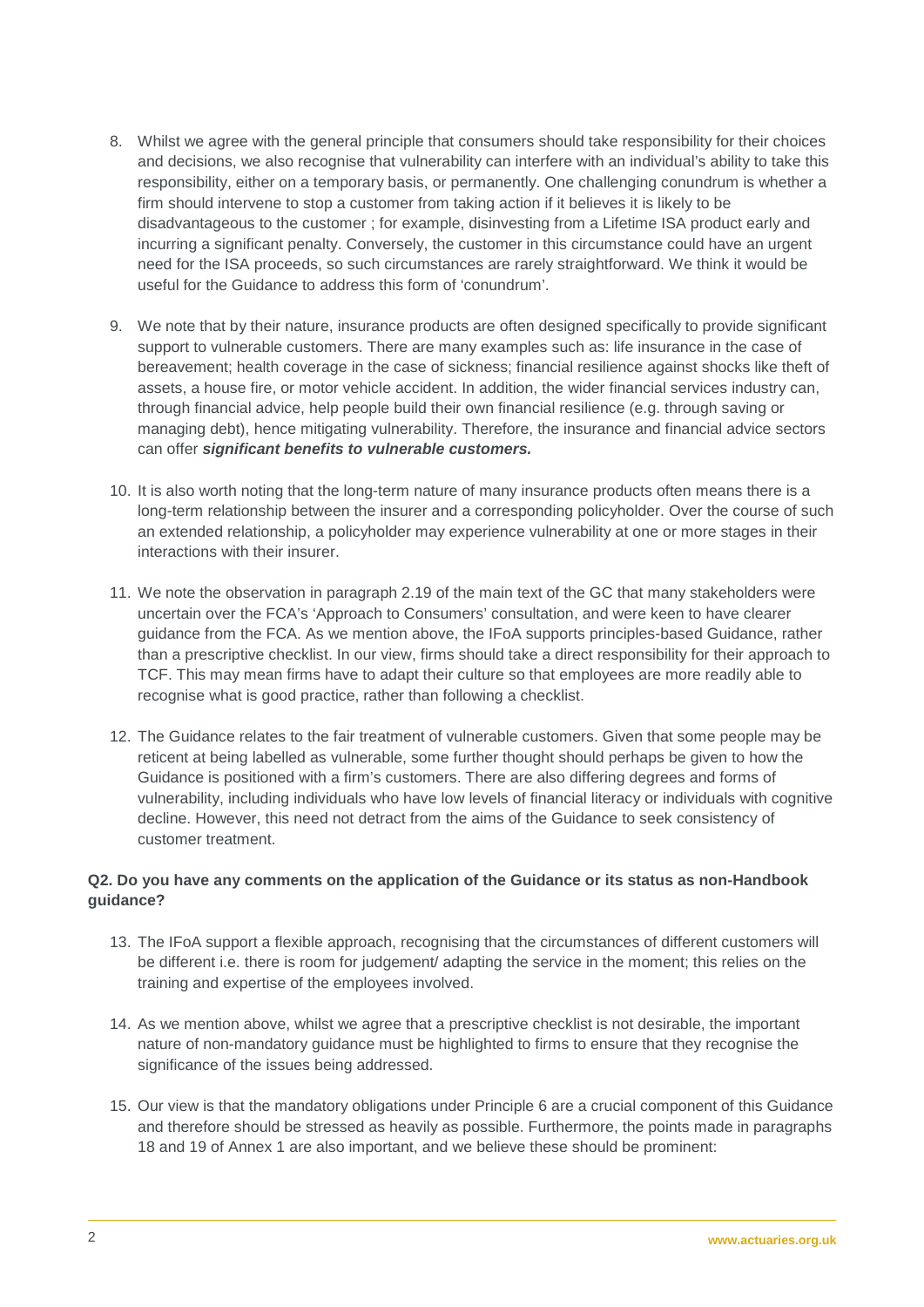- doing the right thing for vulnerable customers should be embedded within a firm's culture; and
- adapting a firm's culture is the responsibility of its employees as a whole, but leadership should come from the top.

#### **Q3: Do you have any comments on the distinction between actual and potential vulnerability (Annex 1, Section 1)? (Please note we are not seeking views on the meaning of vulnerable consumer because we have consulted on that previously.)**

- 16. The definition of vulnerability includes actual and potential vulnerability, although it may be more difficult to assess *potential* vulnerability. However, our view is that ultimately firms must make reasonable adjustments for all customers, whether potentially or actually vulnerable.
- 17. We also note that actual and potential vulnerability may emerge after a financial product is taken out; for example the subsequent diagnosis of a health issue, or vulnerability an individual was not consciously aware of at the time. This means that a product may have been appropriate (or was thought to be) when first taken out, but becomes less suitable once a particular vulnerability emerges.
- 18. We note a further question relating to scope. If a customer were (potentially) vulnerable, does that then apply across all products/services, and if so how would this be measured? For example, should a review consider a range of products or even providers? Alternatively, should it depend on what each product/service is? It would be helpful to set out principles considering these questions of scope.
- 19. A customer's vulnerability may be relevant to a range of products. In some cases, these products may lie with one provider. However, there would be a discrepancy with the alternative scenario where the relevant products were held with a range of separate firms. Our interpretation of the Proposals is that under this scenario, the provider identifying the vulnerability would not be obliged to contact the other product providers.
- 20. One *possible* solution here is through the launch of the Vulnerability Registration Service. There may be merit in including reference to this service in the Guidance, if the FCA judges this to be appropriate.
- 21. In addition there is a risk that 'Direct to Consumer' customers who are, or who are potentially, vulnerable may be particularly at risk of making poor decisions if they do not seek regulated financial advice. Some consideration of how to mitigate risks arising in this context would also be helpful.

## **Q4: Do you have any comments on our view of what firms should do to understand the needs of vulnerable consumers (Annex 1, Section 2)?**

- 22. We agree that firms should understand the needs of vulnerable consumers in their target market and customer base. We would go one step further and suggest that they should have a broader understanding of the needs of vulnerable customers and have a proactive approach to ensuring they are treated fairly.
- 23. Understanding the impact of vulnerability includes the nature and scale of its drivers (health, life events, resilience and capability), the impact of the vulnerability (i.e. potential risks of harm), and the potential effect on customer outcomes and experience. It can affect the options needed for tailored services or support and sales processes, among other areas.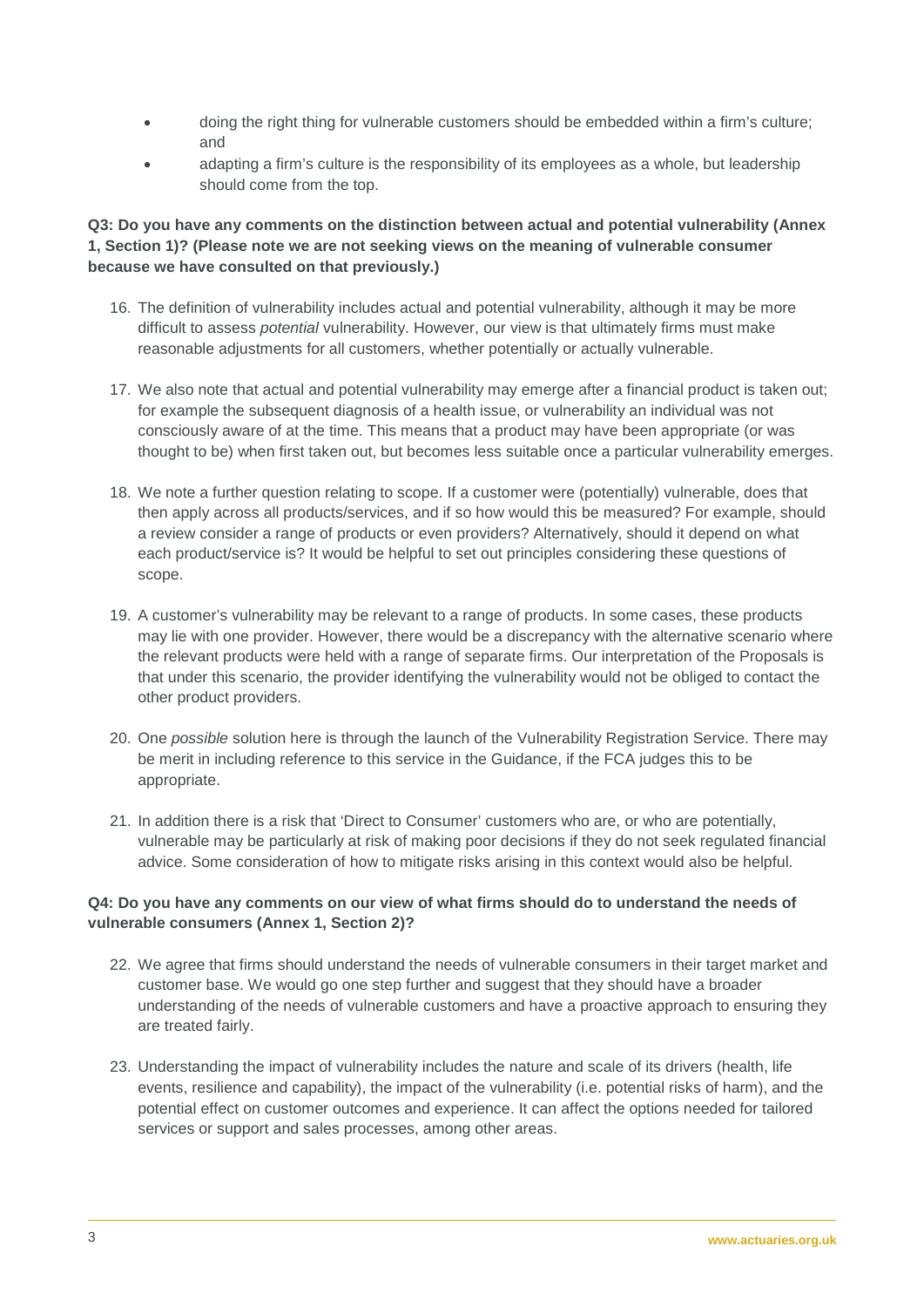- 24. As mentioned in the GC, it is important to take into account that some individuals may not want support, or for others to be aware of their circumstances, including being labeled as vulnerable. Given this, some individuals may not tell a provider about their circumstances, making it difficult to offer support. In this situation it would be helpful for firms to develop an approach where they believe the customer to be vulnerable, but where the customer does not want to acknowledge it.
- 25. Paragraphs 31 and 32 of Annex 1 are useful in highlighting that vulnerability can be perpetuated (including the role of firms), and the complex / overlapping nature of may vulnerabilities.
- 26. In our view, Case Study 2 suggests that temporary vulnerability may be a more important distinction than potential vulnerability, and the implications for firms possibly need more attention than the Case Study alone. In principle it would be helpful for firms to know when temporary vulnerability applied; albeit in practice this could be difficult to monitor as a customer could transition in and out of the definition of a vulnerable customer. As mentioned above, the Vulnerability Registration Service could potentially help in this regard.
- 27. Paragraph 34 refers to identifying potential risks arising from vulnerabilities. Again, this is important, and may be more so than differentiating potential vulnerabilities.
- 28. Section 2 also refers to firms' communication channels. This highlights the need for firms to make their contact telephone numbers readily available where applicable. However, not all distribution models provide the option of contact by telephone. This could thus impact the extent to which fair treatment could be applied in practice to all customers, such as those accessing their provider on an online basis only.
- 29. Case Study 3 is very pertinent. It is vital that firms flag indications of dementia and ensure that such customers are not allowed to enter into binding contracts until both parties are absolutely certain that such contracts are appropriate.

#### **Q5: Do you have any comments on our view of what firms should do to ensure staff have the necessary skills and capabilities when engaging with vulnerable consumers (Annex 1, Section 3)?**

- 30. The skills and capabilities to engage with vulnerable customers includes the knowledge, confidence and necessary freedom to use judgement in a specific situation. We believe that it is important that staff at all levels in an organisation are able to empathise with customers. It is not just call-centre staff who need to have a good understanding of, and empathy with, customers; this is also important for staff far-removed from the corporate front-line, including actuaries.
- 31. Formal training can help staff understand and identify indicators of actual and potential vulnerability, and resulting customer needs. There is also a role for training that equips staff with the techniques to seek additional information and engage sensitively, including asking questions and offering additional support where relevant.
- 32. It may also be useful for the Guidance to acknowledge that vulnerable customers are often able to call upon the State for assistance: perhaps with benefits or costs being met, or other non-financial State support. It is important that those advising vulnerable customers have a clear understanding of the interaction between consumer decisions and the effect of these on access to assistance. In our experience, some financial advisors and financial service providers often have little knowledge of these interdependencies, and can then inadvertently steer customers in the wrong direction.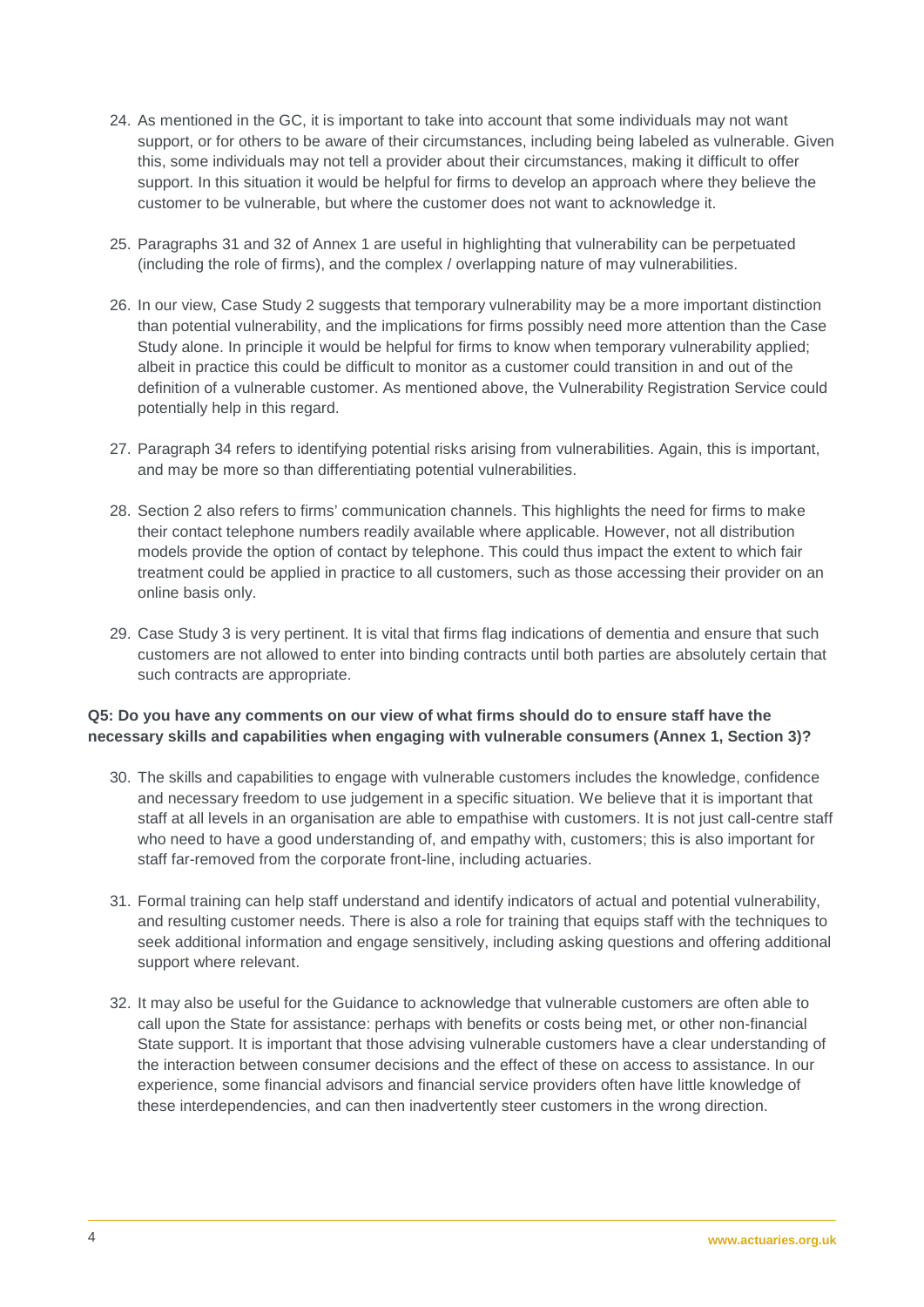- 33. Highlighting the importance of practical and emotional support to staff themselves is also useful. Some of the circumstances staff could then find themselves in may be taxing on their own personal resilience.
- 34. We presume that references to staff relate to contractual employees. However, partners or other participants in the supply chain such as independent advisers, comparison websites and third-party administrators are also relevant. In particular, the proposed Guidance states that it is 'relevant to all firms involved in the supply of products or services to retail customers even if they do not have a direct client relationship with the customers'. This implies that each firm is responsible for their component in a supply chain, but to what extent are firms also responsible for the parties they use in their supply chain?
- 35. Although there is merit in a firm seeking to ensure that it only engages with other firms which share its views and sensibilities (and in this context, meaning that they have a shared sense of what is appropriate fair treatment of vulnerable customers). However, this may set a bar which is hard to achieve in practice in extended supply chains. Conversely, if another firm is also subject to the FCA's regulations, it may suffice to rely on their conduct meeting the FCA's regulatory requirements.
- 36. Although we agree that staff should engage with customers throughout the customer journey, care should be taken that this engagement is at appropriate touchpoints. If a firm is perceived by customers as being overly-intrusive, it may increase the risk the customer disengages, particularly if they are reticent about discussing their vulnerability.
- 37. We welcome the suggestion that larger firms could appoint a 'Vulnerability Champion'. As mentioned above, some customers may be reticent to be labelled as 'vulnerable'. Reference to a 'Safeguarding Champion' is an alternative title, albeit one which is perhaps less specific.
- 38. The success of appointing a Vulnerability Champion (or equivalent title) would depend on securing an enthusiastic member of staff with appropriate expertise, and then making appropriate use of such a resource across relevant customer-facing teams. If a wide range of firms were to appoint such a position, there may be merit in the FCA running awareness sessions so that the relevant individuals could understand their role, to facilitate sharing of best practice and to create a support network amongst the Champions.

## **Q6: Do you have any comments on our view of what firms should do to translate their understanding of the needs of vulnerable consumers into practical action on product and service design, good customer service and communications (Annex 1, Section 4)?**

- 39. It is helpful that the Guidance recognises products and services can have positive impacts for vulnerable customers.
- 40. Customer needs should be considered over both the development cycle (including the choice versus complexity trade-off when designing), and at the product review stage. Individualised service can help make a standard product and/or system flexible enough to meet specific vulnerable customer needs at the time (including perhaps specialist services). In other words, it is the combination of product, communication and service that is important. However, customer needs vary by product and intended market.
- 41. The IFoA supports the view that vulnerabilities should be considered at different points in the product's life e.g. customer researching the product, purchase, ongoing management, claim, as well as the customer's service needs at different stages. The average length of the relationship and the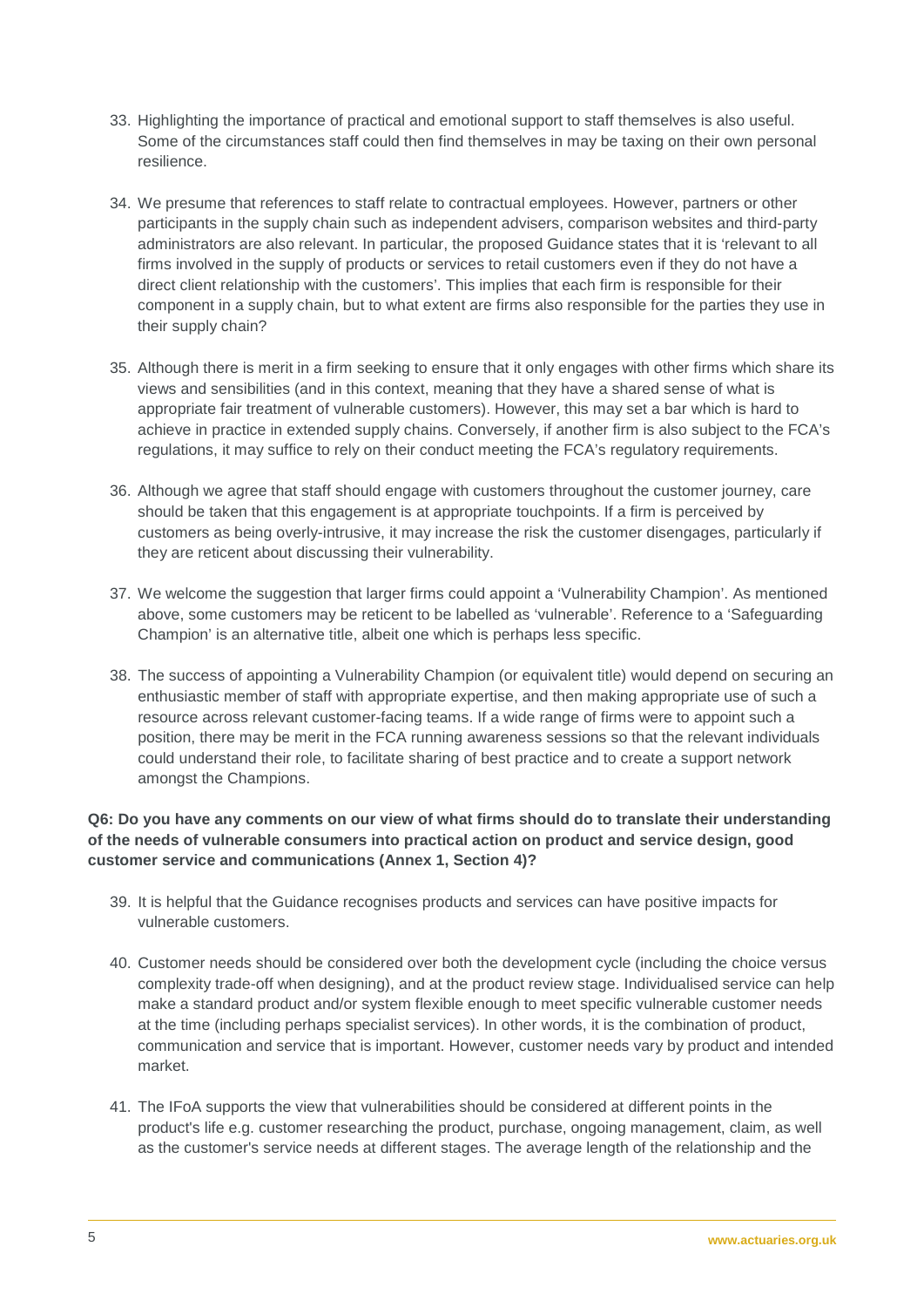purpose of the product will also be relevant; two contrasting examples are a trip-specific travel insurance policy, versus a regular premium whole-of-life policy.

- 42. Ideally there should be consistency across multiple channels that customers might use to engage with firms e.g. direct/online, frontline staff and independent advisers. Some channels may not be appropriate for certain product types though, depending on their complexity or need for ongoing management.
- 43. We agree that firms should build processes to monitor outcomes experienced by vulnerable consumers. A culture of feedback and learning is also important, including adapting over time. The Guidance suggests processes and systems to help staff record information on vulnerable customers' needs should be developed. From a practical viewpoint this could be challenging where customers have multiple products that are administered on different systems; the holistic customer view implied here may also be difficult to develop where there are justifiable reasons for 'Chinese Walls' between departments within a given firm. Again, the Vulnerability Registration Service may potentially play a role here.
- 44. We note that technology-focused communications (such as App notifications and emails) are not appropriate for some customers. Ideally communication should be based on customer preference (while balancing the need for checks to prevent fraud). More generally, there is a risk that customers will ignore excessive communications and dismiss them as 'marketing' or 'spam' even when they are not.
- 45. Paragraph 98 (Table 2) gives examples of 'simplified' versions of communications such as infographics. Some caution may be required here, where there is a risk of vital information being omitted and of vulnerable customers not understanding the infographics.
- 46. Paragraph 61 on the potential for harm could be read to suggest that products should be designed to the lowest common denominator of customer understanding, which we do not think is reasonable in all cases. There is clearly a market for sophisticated products aimed at customers who can understand them. Conversely, the example given on 'Pay Day loan' products is helpful here, as relevant customers in this market are almost by definition likely to be universally vulnerable. We believe the responsibility for firms lies with their responsibility to ensure that specific products are accessed by the relevant, 'appropriate' customers.
- 47. On a related point, paragraph 67 could be taken to imply that firms should design products that meet the needs of all customers or potential customers. Again this approach may not serve customers with more sophisticated needs. It is important that firms manage their sales processes and awareness of differing intended customer characteristic changes.

#### **Q7: Do you have any other comments on the draft Guidance?**

- 48. The IFoA believes that alignment and consistency where possible across industries is important: the fair treatment of vulnerable customers extends beyond the financial services industry. However, we note that the FCA acknowledges this through the aim to ensure consistency of outcomes, regardless of the sector in which a firm operates.
- 49. We think there is merit in drawing a distinction between active and passive decisions by vulnerable customers, such as actively switching funds (into an investment that subsequently performs poorly) versus passively remaining invested. A further example is actively purchasing a new policy versus automatic renewal. It is conceivable that vulnerability could lead to a customer not taking action when they should. It would therefore be useful to include some examples of good practice in this area.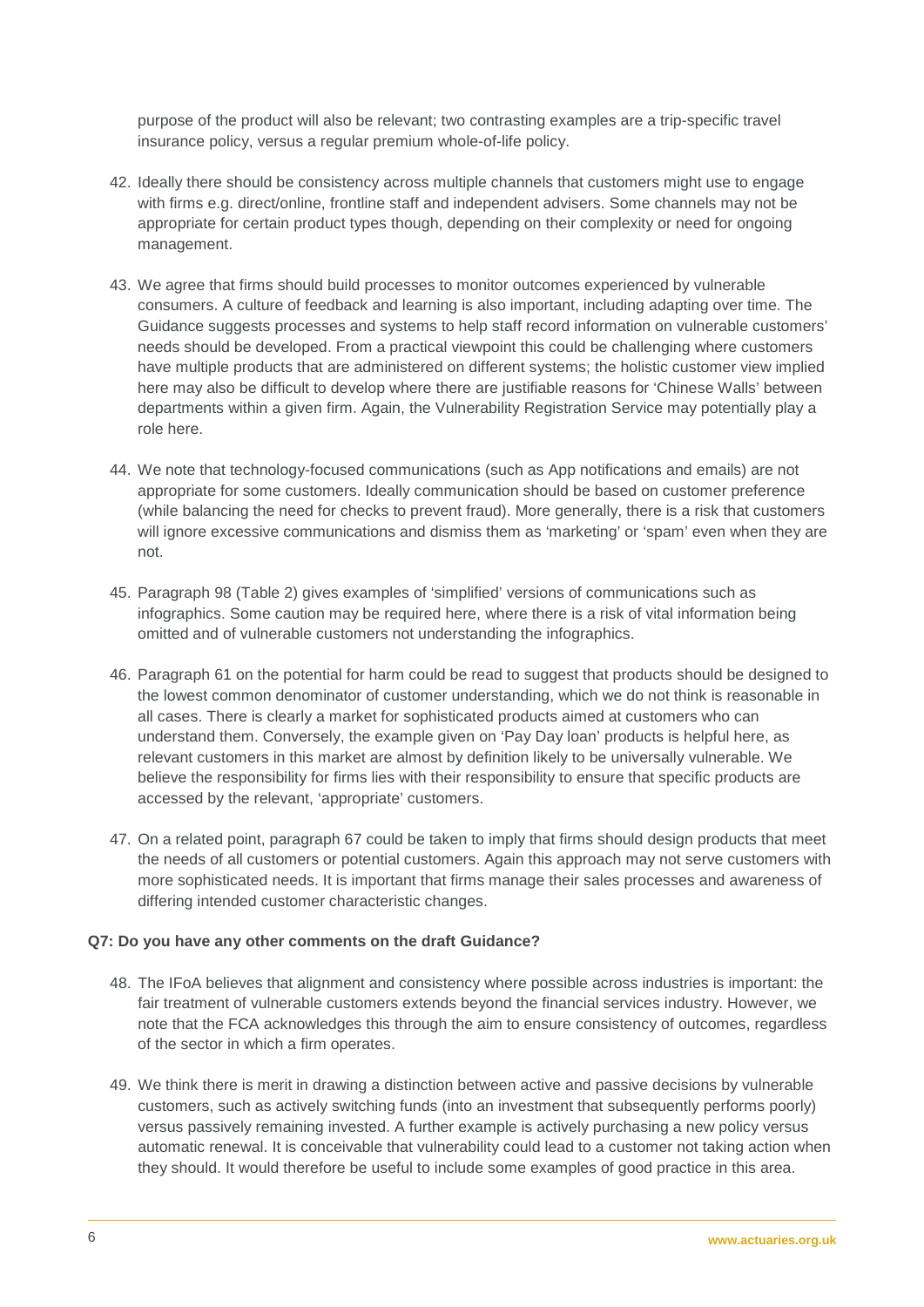- 50. The Guidance sets out an expectation that firms should exercise particular care where consumers may be vulnerable. However, should it reasonably be the responsibility of the provider to determine that a customer is potentially vulnerable even if a customer does not want to be seen, or consider themselves, as vulnerable? To what extent should the ultimate decision about the 'level of care' they want sit with the customer themselves?
- 51. For completeness, it would also be useful to develop Guidance to address the situation where a nonvulnerable customer self-identifies as being vulnerable.
- 52. Case Study 25 refers to a firm's self-monitoring scheme. We support this concept, but note that such schemes are effective where firms take them seriously, rather than seeing them as 'tick-box' exercises. In particular, we think firms need to respond proactively in the light of such monitoring.
- 53. The Guidance includes the suggestion that staff should be allowed to provide feedback anonymously when they think processes for vulnerable customers could be improved. We are certainly not averse to this, but would prefer the scenario in which a firm nurtured a culture where their staff felt they could be open in providing their feedback.

#### **Q8: Do you have any comments on how firms are expected to use and apply the Guidance?**

54. We agree with the FCA's desire that firms use the Guidance as an aid to how they comply with the principles in their treatment of vulnerable consumers, recognising that applications of the Guidance will differ by a range of factors, including firm size, business model, markets and customer segments.

#### **Q9: Do you have any views on the extent to which the Guidance will enable firms to comply with their obligations under the Principles and achieve better outcomes for vulnerable consumers?**

55. As touched on in responses above, the case studies of good and poor practice (including experiences of customers themselves), and the examples of actions firms can take, are helpful ways to visualise different situations, and consider the Guidance in a firm's specific context. We support publishing more examples of this nature as the FCA's research continues.

#### **Q10: To inform our cost-benefit analysis, do you have any comments on what costs firms may incur as a result of this Guidance?**

- 56. The IFoA is not best-placed to provide a quantitative answer to this question; individual firms may be able to answer from their perspective.
- 57. However, we note that the costs firms incur will depend on the extent to which adjustments need to be made for new and existing products; this would depend on scope and implementation timescales. Application to long-standing customers will also impact costs. The cost of implementation would also vary by the types of action needed: customer service process changes may more straightforward than system or contractual changes.

#### **Q11: Do you have any examples of activities or processes that are in place, or could be established, to ensure the fair treatment of vulnerable consumers?**

58. A retired individual using a drawdown product for their retirement income may initially be able to manage the product well (including investment choices and drawdown rate). As they age however, their ability to perform this ongoing management may decline. As noted in paragraph 2.14h (main text of the GC), this would be an example of vulnerability. In a drawdown context, the individual should be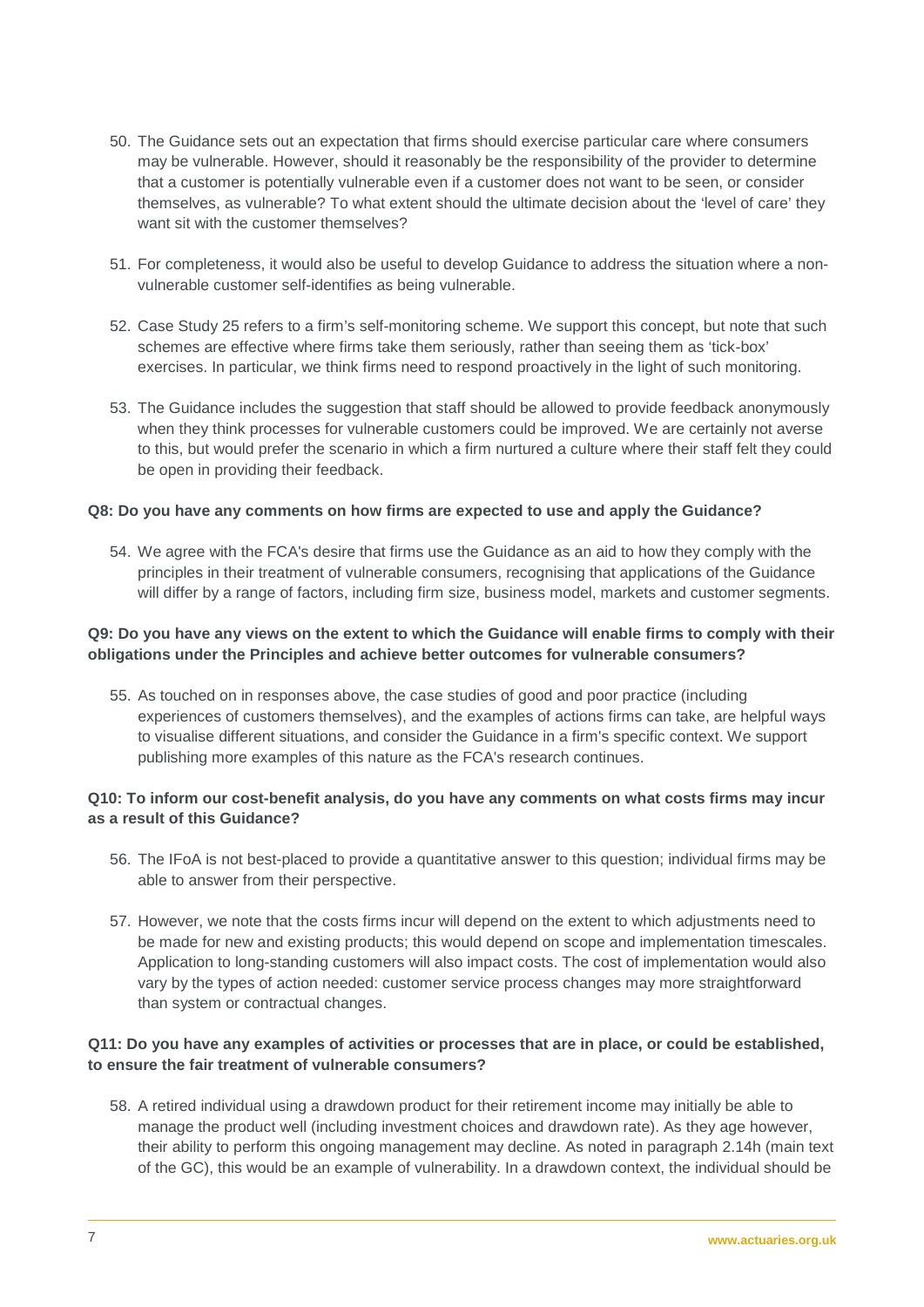asked at some initial and then subsequent point(s) to nominate another 'manager' or financial adviser, and to think about the ongoing suitability of the product mindful of their financial needs as well as their cognitive function.

#### **Q12: Do you have any analysis you could share with us of the positive outcomes for vulnerable customers resulting from the implementation of activities or processes in place aimed at achieving better outcomes for vulnerable consumers?**

59. As mentioned in our answer to Q1 above, given the nature of the product and service, vulnerable customers are often positively affected by insurance.

#### **Q13: Do you have any comments on the role of the Guidance in holding firms to account about how they comply with their obligations under the Principles in treating vulnerable consumers fairly?**

60. The Guidance provides a strong steer to firms, and it makes sense that the FCA will take action against firms where there is evidence of actual or potential harm for vulnerable consumers.

#### **Q14: Do you have any comments on our intention to monitor the effectiveness of the Guidance?**

- 61. It is good practice to monitor the effectiveness of the Guidance, and adapt the FCA's approach accordingly.
- 62. We note the statement that the FCA wants vulnerable consumers to have greater consistency in the outcomes they experience. It would be useful to clarify if this consistency relates to that between vulnerable customers, consistency with other customers, or consistency across sectors (including outside financial services).

#### **Q15: Do you have any comments on the potential additional policy options?**

- 63. Setting out in one document all the relevant existing requirements in respect of vulnerable customers (or linking to the different requirements from one place) would help to remind firms of all related obligations. It would also identify potential inconsistencies and help to encourage alignment across sectors. In effect it would be an overview of requirements from the customer-perspective.
- 64. We support the FCA's view not to introduce new sector-specific rules.

#### **Q16: Should we consider any further additional policy options?**

65. We encourage consistency across sectors and industries, which may require updates to align and/or simplify existing requirements.

#### **Q17: Do you agree that proposing to issue guidance is the most effective means of achieving our aim at this stage?**

66. We agree that principles-based guidance will help to drive the cultural outcomes desired.

#### **Q18: What are your views on whether proposing new rules or guidance at this stage would add to the effectiveness of our intervention? Where possible, please provide supporting evidence for your answer.**

67. As we mention in response to Q15 above, the IFoA supports the FCA's view not to introduce new sector-specific rules.